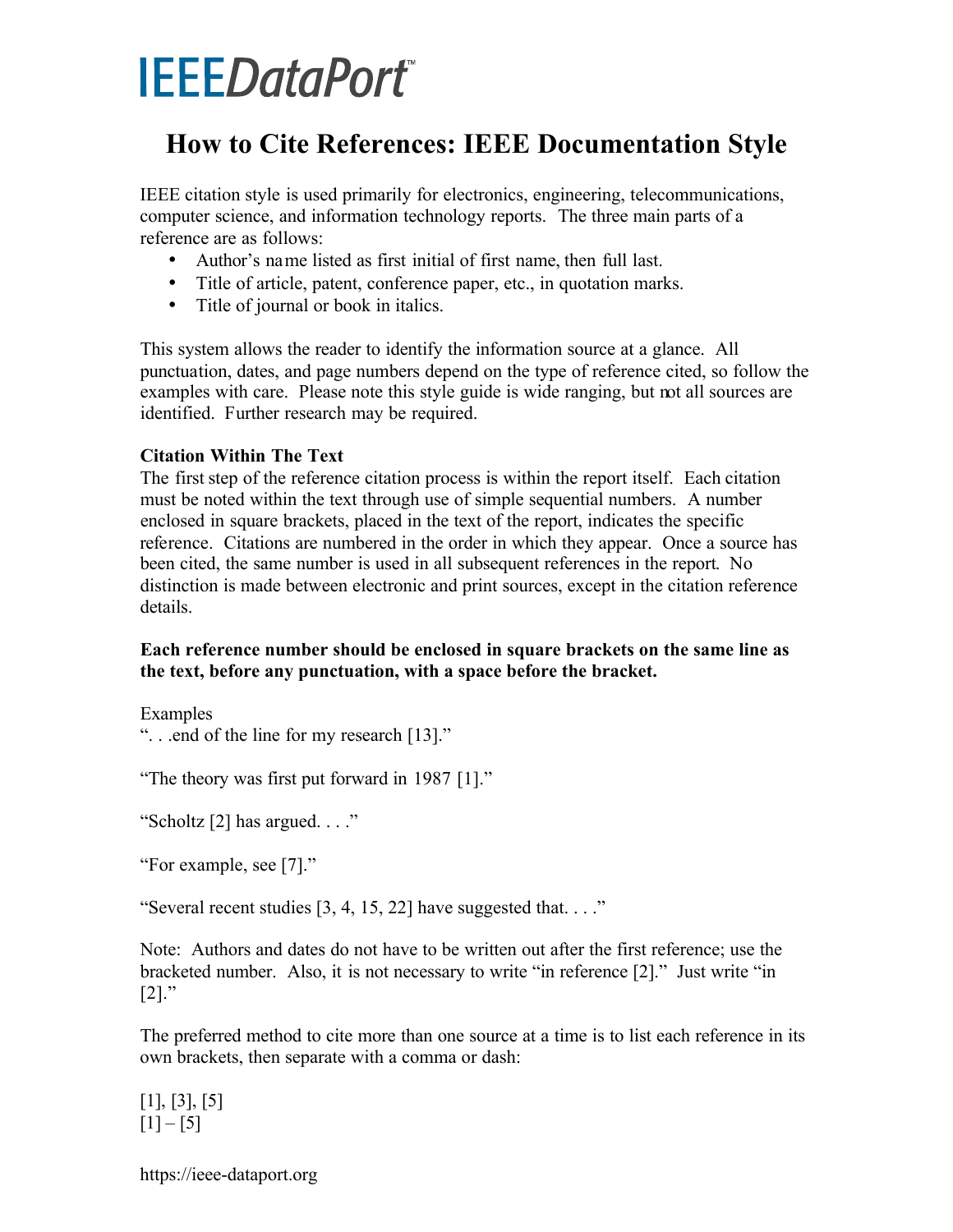#### **Reference Lists**

To finish citing sources, a numbered list of references must be provided at the end of the paper. The list is comprised of the sequential enumerated citations, with details, beginning with [1], and is not alphabetical.

#### **Page Format**

- Place references flush left
- Single-space entries, double-space between.
- Place number of entry at left margin, enclose in brackets.
- Indent text of entries

The following examples demonstrate the format for a variety of electronic and print sources. These citations are ones in widest use. Not everything is listed.

# **Electronic Documents**

#### **E-books**

[1] L. Bass, P. Clements, and R. Kazman, *Software Architecture in Practice*, 2nd ed. Reading, MA: Addison Wesley, 2003. [E-book] Available: Safari e-book.

#### **Article in Online Encyclopedia**

[2] D. Ince, "Acoustic coupler," in *A Dictionary of the Internet*. Oxford University Press, [online document], 2001. Available: Oxford Reference Online, http://www.oxfordreference.com [Accessed: May 24, 2007].

#### **Journal Article Abstract (accessed from online database)**

[1] M. T. Kimour and D. Meslati, "Deriving objects from use cases in real-time embedded systems," *Information and Software Technology*, vol. 47, no. 8, p. 533, June 2005. [Abstract]. Available: ProQuest, http://www.umi.com/proquest/. [Accessed November 12, 2007].

#### **Journal Article in Scholarly Journal (published free of charge on the Internet)**

[2] A. Altun, "Understanding hypertext in the context of reading on the web: Language learners' experience," *Current Issues in Education*, vol. 6, no. 12, July, 2005. [Online serial]. Available: http://cie.ed.asu.edu/volume6/number12/. [Accessed Dec. 2, 2007].

#### **Newspaper Article from the Internet**

[3] C. Wilson-Clark, "Computers ranked as key literacy," *The Atlanta Journal Constitution*, para. 3, March 29, 2007. [Online], Available: http://www.thewest.com.au. [Accessed Sept. 18, 2007].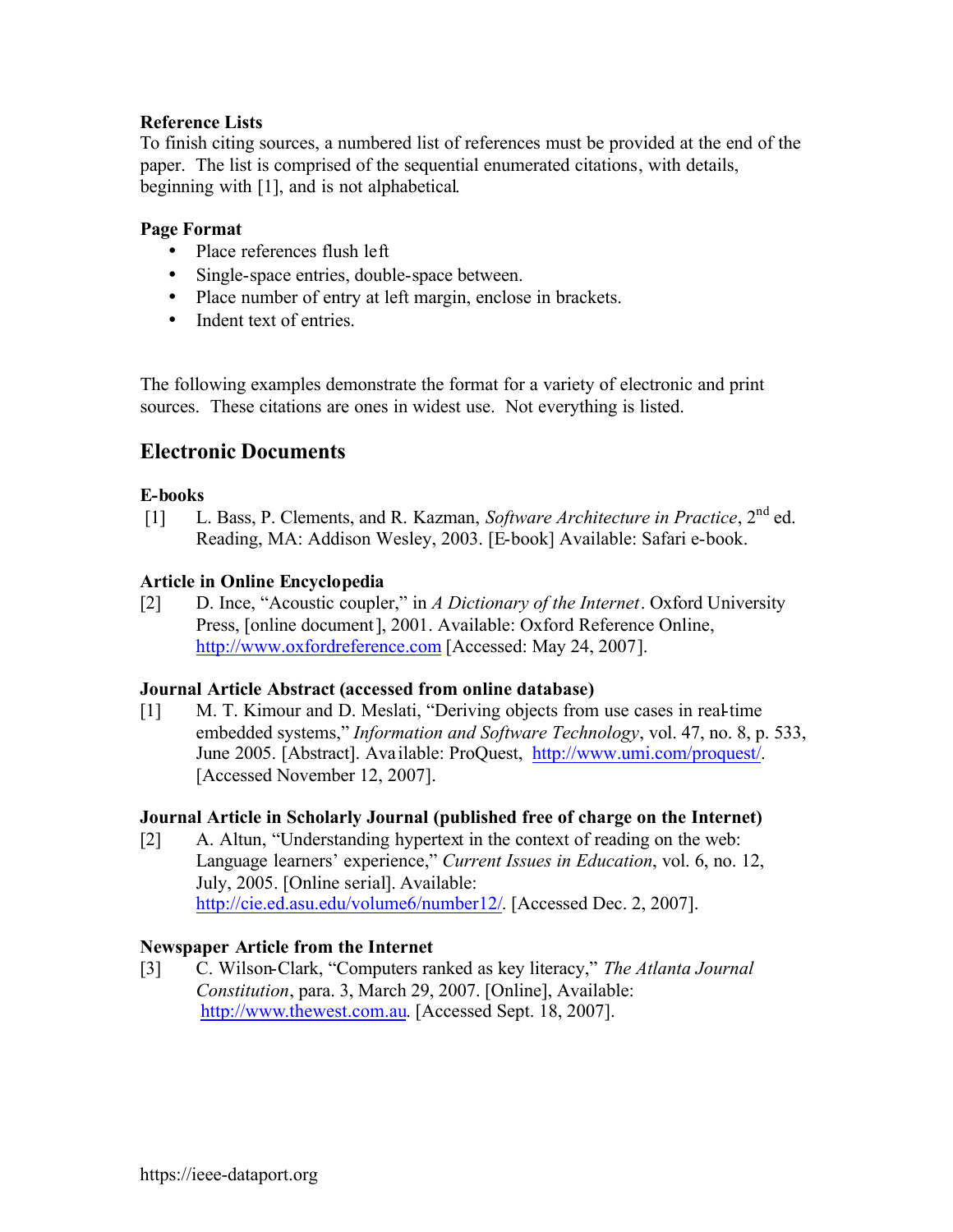# **Internet Documents**

#### **Professional Internet Site**

[1] European Telecommunications Standards Institute, "Digital Video Broadcasting (DVB): Implementation guide for DVB terrestrial services; transmission aspects," *European Telecommunications Standards Institute*, ETSI-TR-101, 2007. [Online]. Available: http://www.etsi.org. [Accessed: Nov. 12, 2007].

#### **General Internet Site**

[2] J. Geralds, "Sega Ends Production of Dreamcast," *vnunet.com*, para. 2, Jan. 31, 2007. [Online]. Available: http://nli.vnunet.com/news/1116995. [Accessed Sept. 12, 2007].

#### **Personal Internet Site**

[3] G. Sussman, "Home Page-Dr. Gerald Sussman," July, 2002. [Online]. Available: http://www.comm.edu.faculty/sussman/sussmanpage.htm. [Accessed Nov. 14, 2007].

#### **Email**

[4] J. Aston. "RE: new location, okay?" Personal email (July 3, 2007).

#### **Internet Newsgroup**

[5] G. G. Gavin, "Climbing and limb torsion #3387," USENET: sci.climb.torsion, August 19, 2007. [Accessed December 4, 2007].

#### **Microform**

[6] W. D. Scott, *Information Technology in the US*. [Microform]. W. D. Scott & Co., Canberra: Department of Science and Technology, 2004.

#### **Computer Game**

[7] The Hobbit: *The prelude to the Lord of the Rings*. [CD-ROM]. United Kingdom: Vivendi Universal Games, 2003.

#### **Software**

[8] Thomson ISI, *Endnote 7*. [CD-ROM]. Berkeley, CA: ISI ResearchSoft, 2006.

## **Lecture**

[1] S. Bhanndahar. ECE 4321. Class Lecture, Topic: "Bluetooth can't help you." School of Electrical and Computer Engineering, Georgia Institute of Technology, Atlanta, GA, Jan. 9, 2008.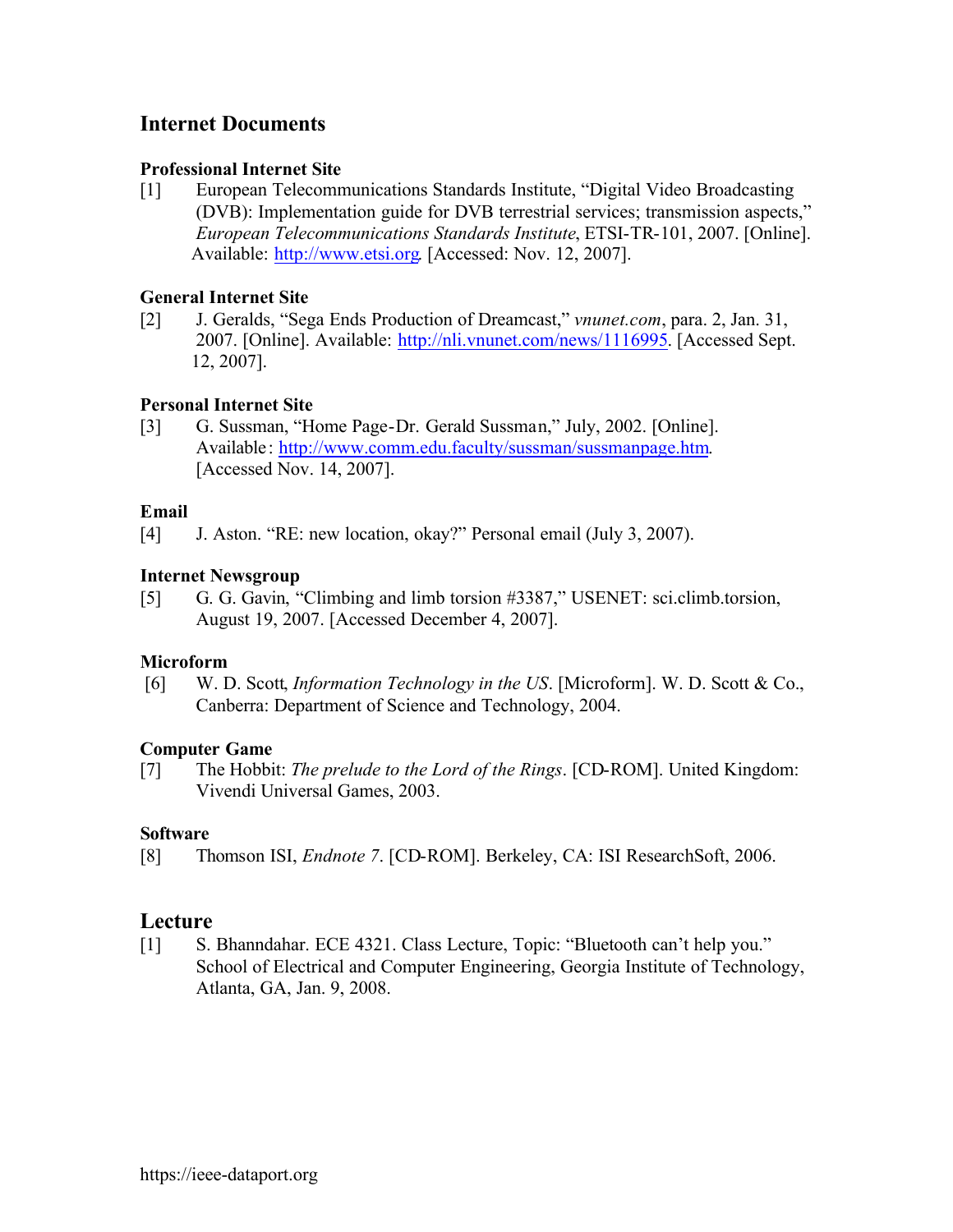# **Print Documents**

#### **Books**

#### **Single Author**

[1] W. K. Chen, *Linear Networks and Systems*. Belmont, CA: WadsworthPress, 2003.

#### **Edited Book**

[2] J. L. Spudich and B. H. Satir, Eds., *Sensory Receptors and Signal Transduction*. New York: Wiley-Liss, 2001.

#### **Selection in an Edited Book**

[3] E. D. Lipson and B. D. Horwitz, "Photosensory reception and transduction," in *Sensory Receptors and Signal Transduction*, J. L. Spudich and B. H. Satir, Eds. New York: Wiley-Liss, 2001, pp-1-64.

#### **Three or More Authors**

[4] R. Hayes, G. Pisano, and S. Wheelwright, *Operations, Strategy, and Technical Knowledge*. Hoboken, NJ: Wiley, 2007.

#### **Book by an Institutional or Organizational Author**

[5] Council of Biology Editors, *Scientific Style and Format: The CBE Manual for Authors, Editors, and Publishers*, 6th ed., Chicago: Cambridge University Press, 2006.

#### **Manual**

[6] Bell Telephone Laboratories Technical Staff, *Transmission System for Communication*, Bell Telephone Lab, 2005.

#### **Application Note**

[7] Hewlett-Packard, Appl. Note 935, pp.25-29.

#### **Note: Titles of unpublished works are not italicized or capitalized. Capitalize only the first word.**

#### **Technical Report**

[8] K. E. Elliott and C. M. Greene, "A local adaptive protocol," Argonne National Laboratory, Argonne, France, Tech. Report. 916-1010-BB, 7 Apr. 2007.

#### **Patent/Standard**

[9] K. Kimura and A. Lipeles, "Fuzzy controller component," U. S. Patent 14, 860,040, 14 Dec., 2006.